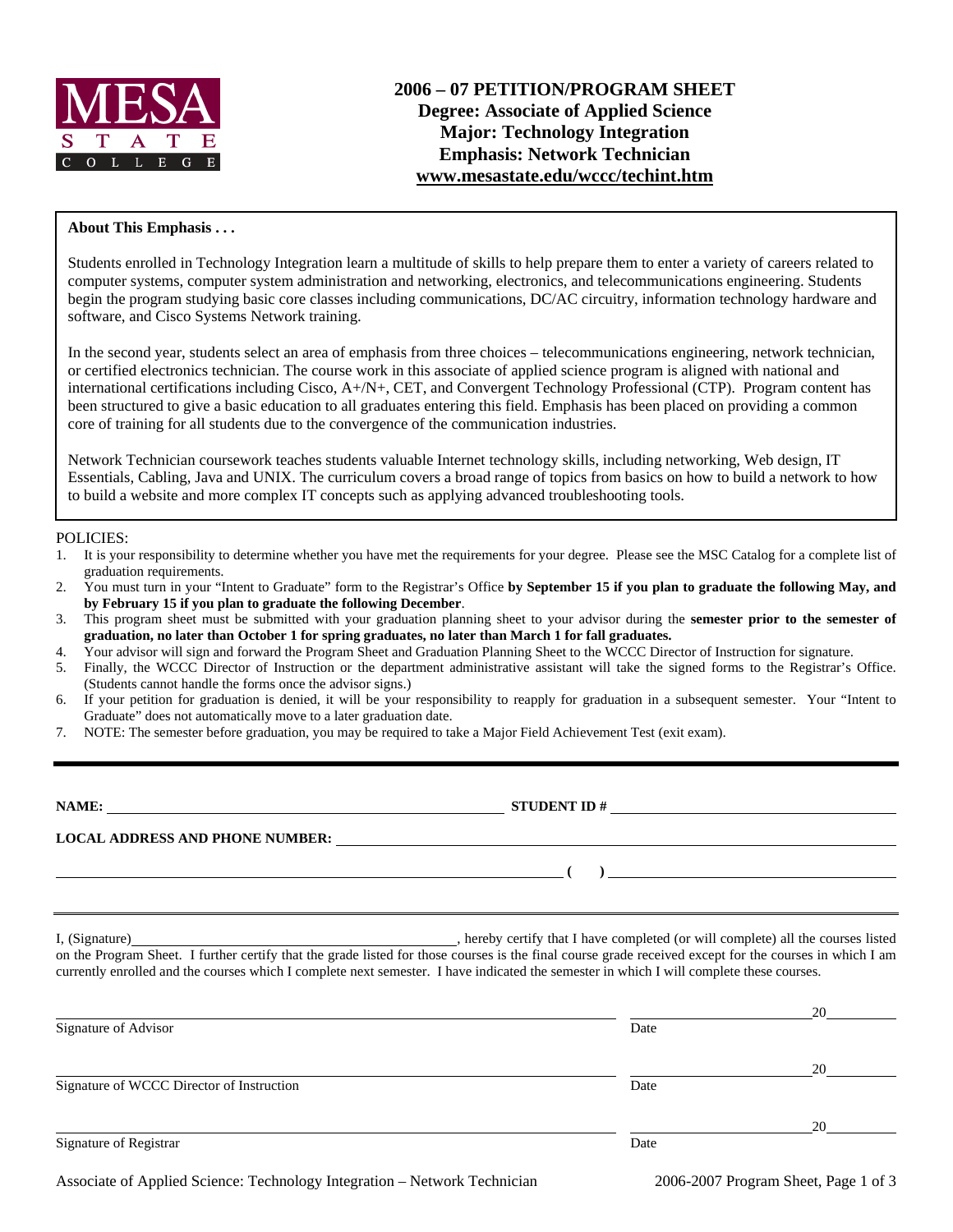- A cumulative grade point average of 2.0 or higher must be maintained for all courses taken and a "C" or better must be achieved in each course which comprises the area of emphasis or specialization for TECI.
- It is recommended that students work closely with a faculty advisor when selecting appropriate courses and scheduling classes.

|                                       |       | <b>GENERAL EDUCATION</b> (18 Semester Hours) |                |      |                                                              |           |                                                                                  |     |        |                                |      |      |           |
|---------------------------------------|-------|----------------------------------------------|----------------|------|--------------------------------------------------------------|-----------|----------------------------------------------------------------------------------|-----|--------|--------------------------------|------|------|-----------|
| Course                                | No.   | Credit                                       | Grade          | Term | Year                                                         | Trns/Subs | Course                                                                           | No. | Credit | Grade                          | Term | Year | Trns/Subs |
| <b>English</b> (6 semester hours)     |       |                                              |                |      | Social and Behavioral Science, Humanities or Selected Speech |           |                                                                                  |     |        |                                |      |      |           |
| ENGL                                  | - 111 |                                              | $\overline{3}$ |      |                                                              |           | <b>Courses</b> (6 semester hours)                                                |     |        |                                |      |      |           |
| <b>ENGL</b>                           | 112   | 3 ____ ___ ___ ___ __                        |                |      |                                                              |           |                                                                                  |     |        |                                |      |      |           |
|                                       |       |                                              |                |      |                                                              |           |                                                                                  |     |        | $3 \left( \frac{1}{2} \right)$ |      |      |           |
| <b>Mathematics</b> (4 semester hours) |       |                                              |                |      |                                                              |           | <b>Kinesiology</b> (2 semester hours)                                            |     |        |                                |      |      |           |
| MATH                                  |       | $113 \t 4$                                   |                |      |                                                              |           | <b>KINE/HPWA</b>                                                                 | 100 |        |                                |      |      |           |
|                                       |       |                                              |                |      |                                                              |           | <b>KINA/HPWE</b>                                                                 |     |        |                                |      |      |           |
|                                       |       |                                              |                |      |                                                              |           | See the M.S.C. catalog for the list of approved KINA/HPWE/Selected DANC courses. |     |        |                                |      |      |           |

#### **Associate of Applied Science: Technology Integration – Network Technician** (50 Semester Hours)

| Course      | No. | Credit                    | Grade | Term | Year | Trns/Subs | Course      | No.        | Credit               | Grade | Term | Year | Trns/Subs |
|-------------|-----|---------------------------|-------|------|------|-----------|-------------|------------|----------------------|-------|------|------|-----------|
| <b>TECI</b> | 117 | $\overline{\mathbf{3}}$   |       |      |      |           | <b>TECI</b> | 260L       | $\frac{1}{\sqrt{2}}$ |       |      |      |           |
| <b>TECI</b> | 118 | $\overline{\mathbf{3}}$   |       |      |      |           | <b>TECI</b> | $-265$     | $\overline{3}$       |       |      |      |           |
| <b>TECI</b> | 132 | $\frac{3}{2}$             |       |      |      |           | <b>TECI</b> | 265L       | $\perp$              |       |      |      |           |
| <b>TECI</b> | 170 | $\overline{\phantom{0}3}$ |       |      |      |           | <b>TECI</b> | $-290$     | $\frac{2}{2}$        |       |      |      |           |
| <b>TECI</b> | 180 | $\frac{3}{2}$             |       |      |      |           | <b>TECI</b> | 292        | $\frac{4}{1}$        |       |      |      |           |
| <b>TECI</b> | 185 | $\frac{4}{ }$             |       |      |      |           | <b>UTEC</b> | <u>107</u> | 4                    |       |      |      |           |
| <b>TECI</b> | 230 | $\frac{4}{ }$             |       |      |      |           | <b>UTEC</b> | $-251$     | 2                    |       |      |      |           |
| <b>TECI</b> | 235 | $\overline{4}$            |       |      |      |           | <b>SPCH</b> | <b>101</b> | $\overline{3}$       |       |      |      |           |
| <b>TECI</b> | 260 | $\overline{\mathbf{3}}$   |       |      |      |           |             |            |                      |       |      |      |           |
|             |     |                           |       |      |      |           |             |            |                      |       |      |      |           |

#### **GENERAL EDUCATION** (18 Semester Hours)

**English – 6** Semester Hours ENGL 111 **and** ENGL 112

**Mathematics – 4** semester hours MATH 113

**Social and Behavioral Science, Humanities, or Selected Speech Courses – 6** semester hours (See current MSC catalog for the approved list of courses that fulfill this requirement.)

**Kinesiology – 2** semester hours KINE/HPWA 100 and one KINA/HPWE/Selected DANC courses